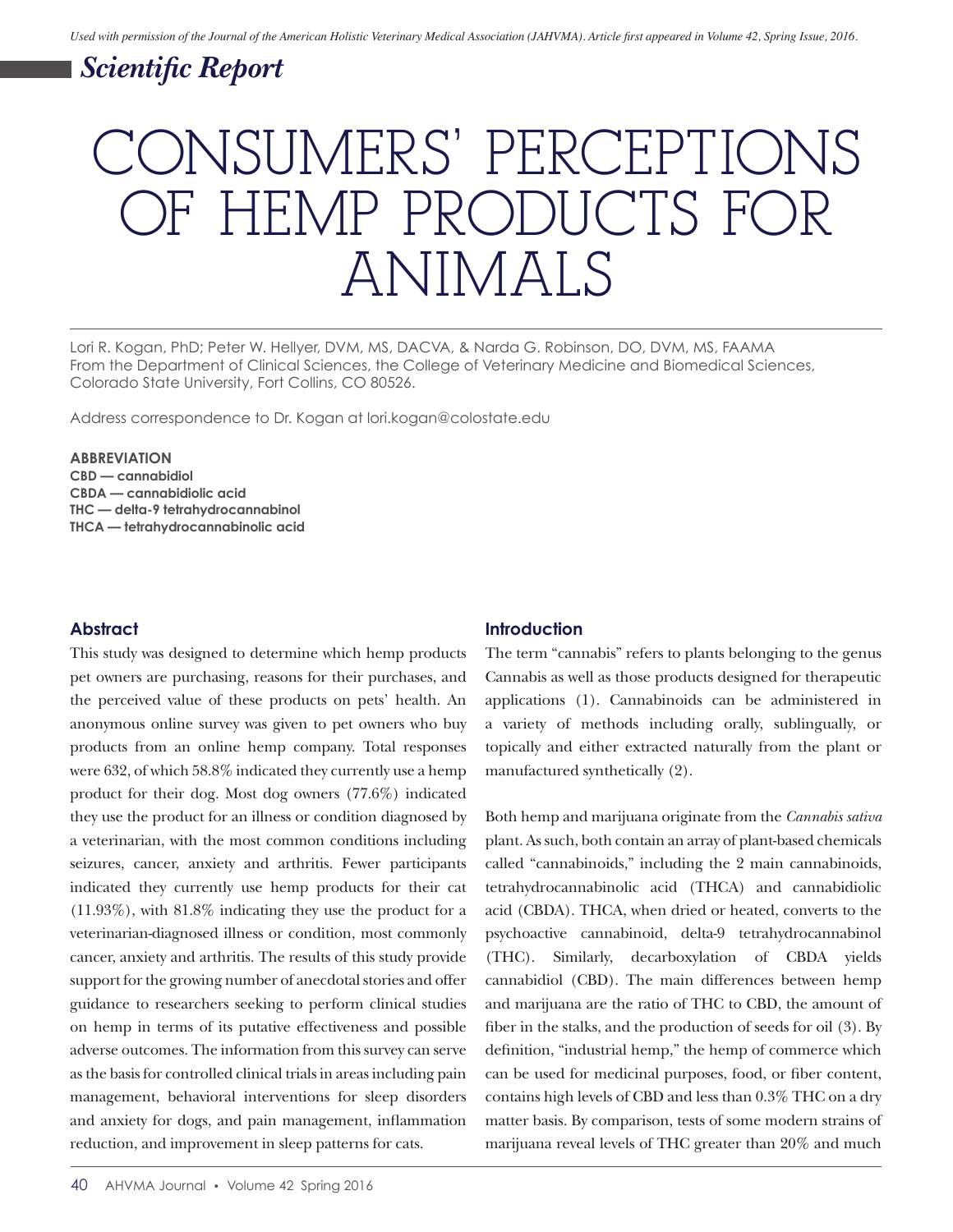lower levels of CBD (4). While many people differentiate THC as "psychoactive" and CBD as "non-psychoactive," CBD does affect the nervous system; however, it does not cause the typical "high" associated with THC (5).

Some countries have legalized medicinal-grade cannabis. In the United States, 23 states and Washington, DC have introduced laws to permit the medical use of cannabis (6). A recent meta-analysis that included 79 randomized human clinical trials (6462 participants) found moderatequality evidence to support the use of cannabinoids for the treatment of chronic pain and spasticity; and low-quality evidence suggesting that cannabinoids are associated with improvements in nausea and vomiting due to chemotherapy, weight gain in HIV, sleep disorders, and Tourette syndrome (1). When assessing adverse effects, cannabinoids were associated with an increased risk of short-term adverse effects including asthenia, balance problems, confusion, dizziness, disorientation, diarrhea, euphoria, drowsiness, dry mouth, fatigue, hallucination, nausea, somnolence, and vomiting (1, 7). Additionally, The National Institutes of Health, as of 2015, has updated its website (http://www.drugabuse.gov/ publications/drugfacts/marijuana-medicine) to include information about the positive effects of cannabis on cancer, reporting, among other benefits, that it has been found to kill cancer cells without harming healthy cells (7).

In the United States, cannabis is a controlled substance and has been classified as a Schedule I agent (a drug with increased potential for abuse and no known medical use) by federal law. This makes the use, sale, and possession of cannabis (marijuana) illegal. Its status as a Schedule 1 drug has imposed strict limitations on clinical research, severely hampering the ability of clinicians to inform patients and clients about its benefits and risks from an evidenceinformed perspective. This has resulted in patients having to adopt a trial-and-error method to determine which, if any, cannabinoids can help alleviate their symptoms or benefit their conditions. It is for these reasons that numerous physician and health care organizations, including the American Medical Association, American Public Health Association, and National Association for Public Health Policy, are urging the federal government to reschedule marijuana, thereby easing research restrictions, to permit more cannabinoid-based research (8, 9).

In addition to a lack of research, the field also suffers from a lack of oversight and control. For both medical and recreational use, a "buyer beware market" currently exists for cannabis products. As the use of cannabis has expanded, a variety of edible products for oral consumption has been developed with current estimates noting that 16%–26% of patients using medical cannabis consume edible products (10, 11). Even though oral consumption eliminates the harmful by-products of smoking, lack of adequate control over dose titration can result in overdosing or underdosing, highlighting the importance of accurate product labeling (12).

Independent analyses have found that medicinal marijuana food products designated for human consumption, such as candies, brownies and teas, often are not labeled correctly. One study, for example, evaluated the contents of 75 products from 47 different brands purchased at marijuana dispensaries in San Francisco, Los Angeles, and Seattle, for their content of THC and cannabinoids. Their analysis uncovered widespread discrepancy between the actual amount of THC and cannabinoids from what was printed on the products' labels. Among the products analyzed, only 17% were accurately labeled; 23% of the products contained more of these compounds than listed; and 60% contained less than stated (12).

A growing number of states has gone beyond legalizing medical cannabis and made recreational cannabis legal as well. Colorado, Washington, Oregon, Alaska, and the District of Columbia all have legalized medical cannabis; and another 11 states, all of which have decriminalized possession of small amounts of marijuana, are expected to approve similar ballot initiatives between now and mid-November of 2016 (13). Perhaps tellingly, the market for legal cannabis has been identified as one of the fastest-growing industries in the United States, with a market growth of 74% in 2014, to \$2.7 billion, up from \$1.5 billion, in 2013 (14).

Given the expanding interest in both medical and recreational cannabis, it is perhaps unsurprising that this interest has expanded to include consideration of its potential benefits for companion animals (15). Biscuits, edibles, and capsules containing non-psychoactive cannabinoid compounds (e.g., CBD) have become available and are being marketed to pet owners with several companies in California, Oregon, and Washington rising to fill this need (16–19). Anecdotal reports from pet owners indicate that some find cannabis products helpful for pain, arthritis, seizures, anxiety, and inappetence in both dogs and cats.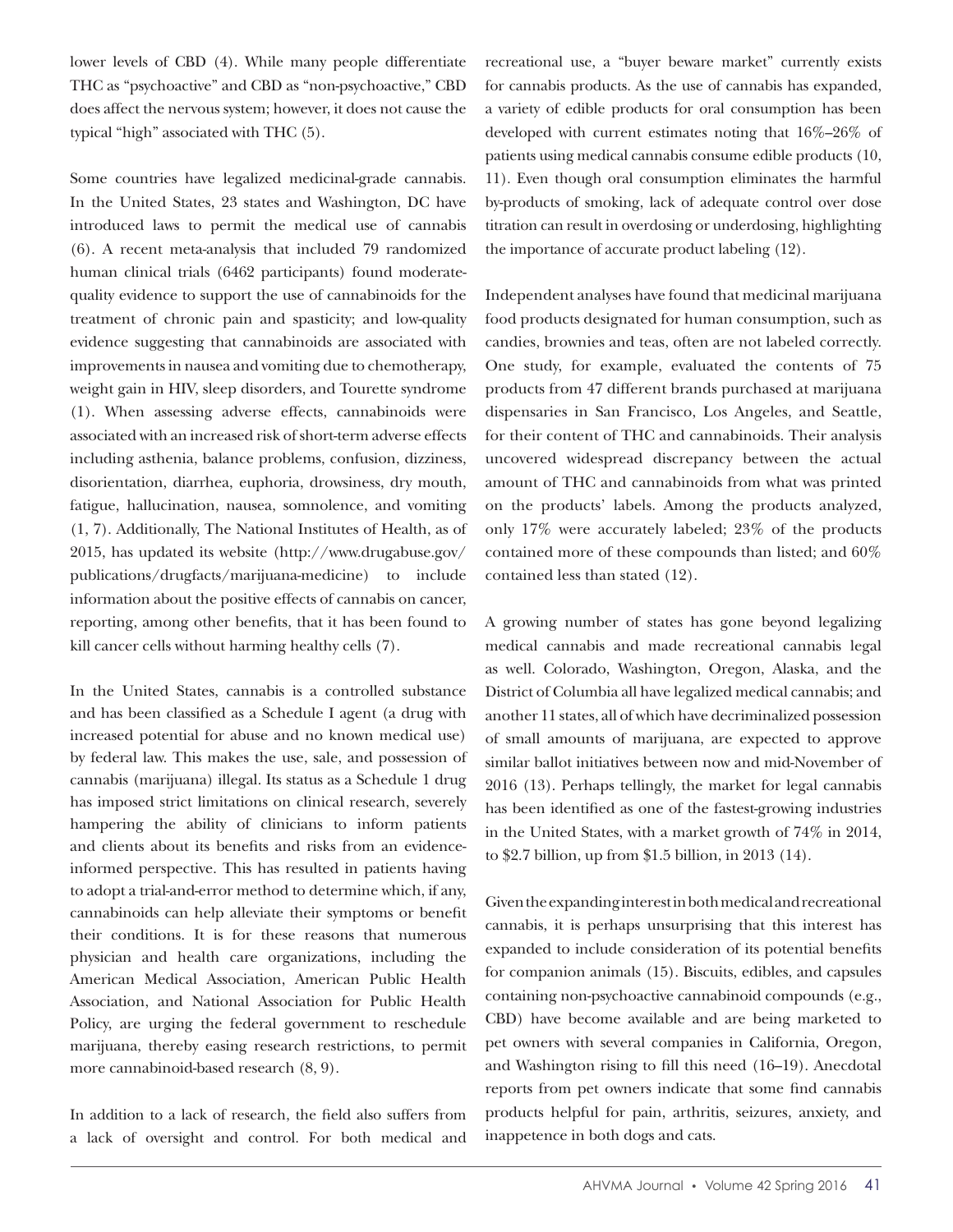Another study summarized by the AVMA reported that pet owners are using cannabis to treat behavior-based disorders such as separation anxiety and noise phobia, in addition to problems affecting the body and mind such as irritable bowel syndrome, and management of pain, nausea, and seizures (20). Many caregivers report positive outcomes. Consequently, interest in cannabis as a therapeutic agent for animals is spreading, and veterinarians are fielding more requests from their clients about whether cannabis might help their pets  $(8, 21)$ .

However, just as in human medicine, there is little researchbased information available to provide analysis and guidance about the use of medical cannabis for animals. Restrictions on cannabis research for veterinary patients have, until recently, imposed nearly insurmountable barriers on clinical investigations of the medical applications of hemp and medical marijuana. Lacking rigorous scientific evidence, veterinarians cannot determine safe dosages and THC/CBD ratios of medical marijuana for dogs, cats, and other animals. As is true for physicians, veterinarians are left relying on anecdotal reports, trial and error reports from clients, and companies' claims (22).

The few studies that have been published on cannabis in nonhumans have mainly focused on toxicity (23, 24). Marijuana exposure in pets, as reported to the American Society for the Prevention of Cruelty to Animal's Poison Control Hotline, is becoming more frequent. Since 2009, calls reporting marijuana exposure have risen by 50%. It is unknown if this increase is truly due to an increase in the number of animals that are exposed to marijuana or because of the recent legalization of medical marijuana in many states, making people more likely to admit that their animal has ingested a marijuana product. Most reported cases of cannabis poisoning in pets are from the ingestion of marijuana edibles (e.g., brownies, cookies, etc.) that contain THC (25).

In response to the burgeoning interest of medical cannabis for animals, the American Veterinary Medical Association, while not yet articulating an official position on the issue, has instead urged veterinarians to make treatment decisions using sound clinical judgment and current medical information in compliance with federal, state, and local laws and regulations (20). The American Holistic Veterinary Medical Association is currently the only veterinary organization that officially encourages researching the safety, dosing,

and uses of cannabis in animals (26). In response to the present lack of scientific research and regulation oversight, most veterinarians suggest that pet owners use caution when giving any cannabis product.

In addition to the paucity of reliable information on the safety, dosage, and effectiveness of cannabis, there is the ambiguity as to its legal status. While there are no Federal Drug Administration approved marijuana products for use in animals, the legality surrounding the recommendation by veterinarians of hemp products for medicinal use in animals can be confusing. While some people cite The United States Court of Appeal for the Ninth Circuit in *Hemp Industries Assn., v. Drug Enforcement Admin.,* 357 F.3d 1012 (9th Cir. 2004), that recognized that "non-psychoactive hemp [that] is derived from the 'mature stalks' or is 'oil and cake made from the seeds' of the Cannabis plant, …fits within the plainly stated exception to the CSA definition of marijuana" as rationale that hemp is legal, others point to state statutes that govern industrial hemp to argue that the legal status depends on individual state's laws (27). Therefore, it is suggested that veterinarians and pet owners should check with their individual state to determine if they are able to prescribe or purchase hemp for their patients and pets (22). That said, however, with respect to hemp products, the Farm Bill of 2013, signed into law in 2014, does make allowances for academic research on industrial hemp if state statutes also allow for such research to occur. Colorado is 1 state that has passed statutes allowing for hemp research under particular conditions and restrictions.

This study was designed to survey consumers who have experience with hemp use for their pets. The findings should 1) assist academic researchers in determining which conditions have raised the most interest for therapeutic hemp among consumers and 2) identify promising directions for clinical research. The study explores which products (e.g., capsules, liquid, chews, etc.) pet owners are purchasing, reasons for their purchases, and their perceived value of these products on their pets' health.

#### **Materials and Methods**

An online anonymous survey (a) was made available from January 25, 2015, to February 25, 2015, via a link on a commercial website for a company that specializes in hemp products for animals. The survey was originally piloted by faculty at Colorado State University for assessment of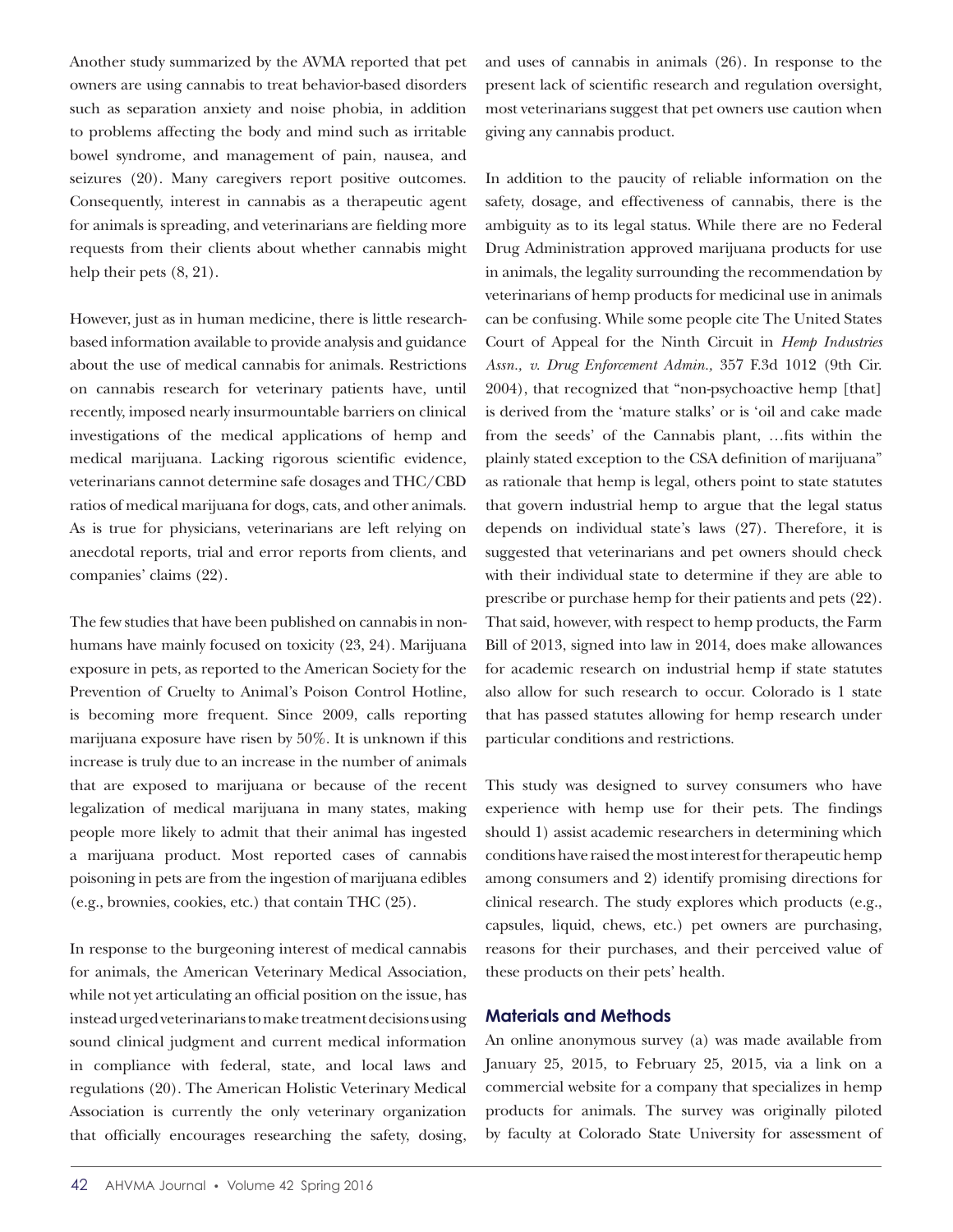ambiguity, and/or potentially missing or inappropriate response options. Descriptive statistics and frequency distribution (reported in percentages) were performed using commercially available software (b). Because not all questions were answered by all participants, the totals for each question vary. Reported percentages for each individual question are based on total responses for that question. It should be noted that the data were collected from visitors to 1 animal hemp product company and therefore, due to potential biases, care should be taken before generalizing the results to other hemp products.

#### **Results**

A total of 632 people responded. Out of those who reported gender (n=495), 83.2% indicated they were female, and the majority of participants were between 51-60 years of age. Only 74 (14.8%) were 35 years of age or younger. When asked about education (n=495), most reported having some college (176, 35.56%) or a 4-year degree (25.66%). When asked to report what state they live in, the largest percentages were California (109, 21.8%), and Washington (59, 11.8%). The survey questions asked pet owners if they had used specific hemp products for either their  $\log(s)$  or cat(s). If they responded that they had used hemp products, they were asked several questions about their product choices and their perception of the effects that the product had on their pet. Questions pertained to the amount of time they had been giving the product, reasons for discontinuation of the product (if applicable), reasons they chose the product, and their perception of the product's impact on specific health issues. Additional questions asked how they had heard about the product, how their veterinarian responded (if told) to the fact that they were using hemp for their animal, and consumers' views about the product's safety as well as its comparison to other forms of treatment.

#### **Usage for Dogs**

Out of 631 respondents answering this question, 371 (58.8%) indicated they currently use a hemp product for their dog; 86 (13.6%) indicated they did use, but no longer use, a product; 104 (16.5%) have a dog but have not tried a product; and 70 (11.1%) indicated they do not have a dog (**Table 1**). For those who answered why they had discontinued usage (n=88), 18 (20.45%) reported it was because the product was too expensive; 15 (17.05%) reported it was not effective; and 4 (4.55%) said it was due

to negative side effects. The remaining 59 (67.1%) replied "other." The "other" responses were predominately related to the death of the animal or the fact that the medical issue had been resolved. Most people (77.6% of 313 responses) indicated they use the product for an illness or condition diagnosed by a veterinarian with the most common conditions including seizures, cancer, anxiety and arthritis.

**Table 1: Usage of product for dogs (n=631) Out of 631 survey respondents answering this question, the percent and number of respondents choosing a specific answer are indicated.**

| Yes, currently using                                            | 58.8%<br>371 |
|-----------------------------------------------------------------|--------------|
| Yes, but not using any longer                                   | 13.6%<br>86  |
| No, I have a dog, but have not tried any dog canna-pet products | 16.5%<br>104 |
| I don't have a dog                                              | 11.1%<br>70  |

## **Usage for Cats**

The number of people (from 570 respondents) who indicated they currently use a hemp product for their cat was 68 (11.93%); 36 (6.32%) reported they used it in the past; 154 (27.02%) reported having a cat but have not tried any cat hemp products; and 312 (54.74%) indicated they do not have a cat (**Table 2**). For those who answered why they had discontinued usage (n=36), 4 (11.11%) reported it was because the product was too expensive; 7 (19.44%) reported it was not effective; and none reported negative side effects. The remaining 25 (69.4%) replied "other." Most of the "other" responses were due to the death of the cat or an inability to administer the medication. When asked if they were using the product for an illness or condition diagnosed by a veterinarian, most people (81.8% of 55 responses) indicated that they were, with the most common conditions reported being cancer, anxiety, and arthritis.

**Table 2: Usage of product for cats (n=570) Out of 570 survey respondents answering this question, the percent and number of respondents choosing a specific answer are indicated.**

| Yes, currently using                                            | 11.93% |
|-----------------------------------------------------------------|--------|
|                                                                 | 68     |
| Yes, but not using any longer                                   | 6.32%  |
|                                                                 | 36     |
| No, I have a cat, but have not tried any cat canna-pet products | 27.02% |
|                                                                 | 154    |
| I don't have a cat                                              | 54.74% |
|                                                                 | 312    |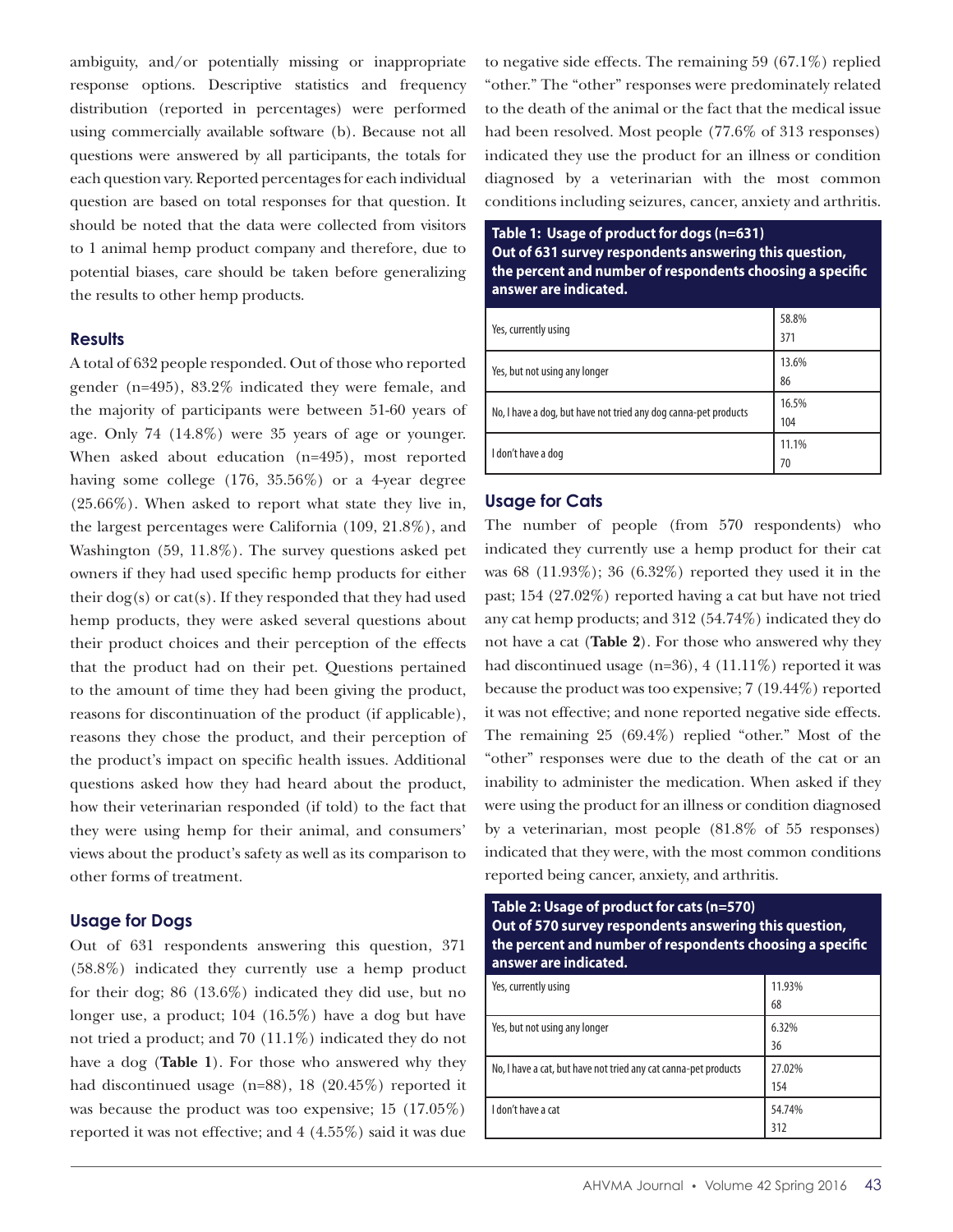# **Perceived Impact of Product**

Participants were asked to indicate how helpful the products they had been giving their dog were in relieving a multitude of signs and ailments (**Table 3**). Dog owners reported that the hemp products were moderately or very helpful in numerous areas. The areas felt to be positively impacted by the products were relief from pain (reported by 64.3% as helping moderately or a great deal); helping

with sleep (reported by 50.5% as helping moderately or a great deal); and relieving anxiety (reported by 49.3% as helping moderately or a great deal). When queried about side effects, those reported most frequently included sedation (with a moderate or significant effect reported by 22.0%) and over-active appetite (reported as having moderate or significant effect by 15.9%) (**Table 4**).

#### **Table 3: Perceived Impact of Product on Symptom Reduction in Dog(s).**

The percentage and number of respondents who answered this question by indicating the type of response observed in their dog after using a hemp product.

| <b>Perceived Product</b><br><b>Impact by Survey</b><br>Respondents | Did<br>not<br>help<br>at all | <b>Helped</b><br>very<br>little | <b>Helped</b><br>moderate<br>amount | <b>Helped</b><br>a great<br>deal | NA or<br>don't<br>know | $n =$<br>number of<br>respondents<br>selecting<br>impact<br>statement |
|--------------------------------------------------------------------|------------------------------|---------------------------------|-------------------------------------|----------------------------------|------------------------|-----------------------------------------------------------------------|
| Provided pain relief                                               | 1.35%<br>4                   | 2.02%<br>6                      | 25.93%<br>77                        | 38.38%<br>114                    | 33.00%<br>98           | 299                                                                   |
| Aided with sleep                                                   | 2.47%<br>7                   | 3.89%<br>11                     | 18.73%<br>53                        | 31.80%<br>90                     | 43.11%<br>122          | 283                                                                   |
| <b>Helped relieve</b>                                              | 3.55%                        | 6.38%                           | 21.28%                              | 28.01%                           | 40.78%                 | 282                                                                   |
| anxiety                                                            | 10                           | 18                              | 60                                  | 79                               | 115                    |                                                                       |
| Provided nervous                                                   | 1.41%                        | 1.77%                           | 14.84%                              | 26.15%                           | 55.83%                 | 283                                                                   |
| system support                                                     | 4                            | 5                               | 42                                  | 74                               | 158                    |                                                                       |
| Reduced                                                            | 1.85%                        | 1.85%                           | 17.34%                              | 24.72%                           | 54.24%                 | 271                                                                   |
| inflammation                                                       | 5                            | 5                               | 47                                  | 67                               | 147                    |                                                                       |
| <b>Reduced seizures</b>                                            | 1.44%                        | 1.08%                           | 10.11%                              | 19.13%                           | 68.59%                 | 278                                                                   |
| or convulsions                                                     | 4                            | 3                               | 28                                  | 53                               | 190                    |                                                                       |
| Reduced vomiting                                                   | 2.59%                        | 1.48%                           | 4.81%                               | 14.07%                           | 77.78%                 | 272                                                                   |
| and nausea                                                         | 7                            | 4                               | 13                                  | 38                               | 210                    |                                                                       |
| <b>Helped suppress</b>                                             | 2.27%                        | 2.27%                           | 4.92%                               | 11.74%                           | 79.17%                 | 265                                                                   |
| muscle spasms                                                      | 6                            | 6                               | 13                                  | 31                               | 209                    |                                                                       |
| <b>Helped with</b><br>digestive tract<br>problems                  | 2.65%<br>$\overline{7}$      | 4.55%<br>12                     | 5.68%<br>15                         | 11.74%<br>31                     | 75.38%<br>199          | 264                                                                   |
| <b>Helped with</b><br>thunderstorm or<br>fireworks phobia          | 3.00%<br>8                   | 4.12%<br>11                     | 5.99%<br>16                         | 7.12%<br>19                      | 80.52%<br>215          | 269                                                                   |
| Inhibited cell growth<br>in tumors/cancer<br>cells                 | 2.60%<br>7                   | 1.12%<br>3                      | 4.46%<br>12                         | 5.58%<br>15                      | 86.62%<br>233          | 270                                                                   |
| Helped with                                                        | 3.77%                        | 4.15%                           | 7.17%                               | 5.66%                            | 79.25%                 | 265                                                                   |
| skin conditions                                                    | 10                           | 11                              | 19                                  | 15                               | 210                    |                                                                       |
| Killed or slowed                                                   | 2.97%                        | 1.49%                           | 1.49%                               | 1.86%                            | 92.57%                 | 270                                                                   |
| bacteria growth                                                    | 8                            | 4                               | 4                                   | 5                                | 249                    |                                                                       |
| Helped with                                                        | 2.63%                        | 1.50%                           | 0.38%                               | 1.50%                            | 94.36%                 | 267                                                                   |
| fungal infection                                                   | 7                            | 4                               | 1                                   | 4                                | 251                    |                                                                       |
| Reduced risk of<br>artery blockage                                 | 1.53%<br>4                   | Ξ.                              | 0.76%<br>$\overline{2}$             | 1.53%<br>4                       | 96.56%<br>253          | 263                                                                   |
| <b>Reduced blood</b><br>sugar levels                               | 1.50%<br>4                   | $\overline{a}$                  | $\overline{a}$                      | L.                               | 98.50%<br>263          | 267                                                                   |
| Promoted bone<br>growth                                            | 1.15%<br>3                   | --                              | $\overline{a}$                      | Ξ.                               | 98.85%<br>257          | 260                                                                   |

#### **Table 4: Perceived Side-effects of Product on Dog(s).**

The percentage and number of respondents who answered this question by indicating the type of side-effect observed in their dog after using a hemp product.

| <b>Perceived Product</b><br>Side-effect by<br>Survey<br><b>Respondents</b> | <b>No</b><br>effect | <b>Minimal</b><br><b>Effect</b> | Moderate<br><b>Effect</b> | Significant<br>effect   | NA or<br>don't<br>know | $n =$<br>number of<br>respondents<br>selecting<br>impact<br>statement |
|----------------------------------------------------------------------------|---------------------|---------------------------------|---------------------------|-------------------------|------------------------|-----------------------------------------------------------------------|
| Over-active<br>appetite                                                    | 42.03%<br>124       | 15.59%<br>46                    | 10.85%<br>32              | 5.08%<br>15             | 27.46%<br>81           | 298                                                                   |
| Lack of energy                                                             | 46.42%<br>136       | 16.72%<br>49                    | 6.83%<br>20               | 4.10%<br>12             | 26.62%<br>78           | 295                                                                   |
| <b>Panic reactions</b>                                                     | 50.17%<br>147       | 3.41%<br>10                     | 7.17%<br>21               | 4.10%<br>12             | 35.15%<br>103          | 293                                                                   |
| <b>Panic reactions</b>                                                     | 39.12%<br>115       | 13.61%<br>40                    | 5.10%<br>15               | 2.72%<br>8              | 39.80%<br>117          | 295                                                                   |
| Dry mouth,<br>excessive<br>drinking                                        | 34.67%<br>104       | 24.67%<br>74                    | 19.67%<br>59              | 2.33%<br>7              | 20.00%<br>60           | 304                                                                   |
| Sedation                                                                   | 1.44%<br>4          | 1.08%<br>3                      | 10.11%<br>28              | 19.13%<br>53            | 68.59%<br>190          | 278                                                                   |
| Nausea                                                                     | 51.03%<br>149       | 2.74%<br>8                      | 3.08%<br>g                | 1.71%<br>5              | 41.78%<br>122          | 293                                                                   |
| Vomiting                                                                   | 53.24%<br>156       | 3.07%<br>9                      | 2.05%<br>6                | 1.71%<br>5              | 40.27%<br>118          | 294                                                                   |
| Increase seizures                                                          | 55.52%<br>161       | 1.72%<br>5                      | 1.03%<br>3                | 0.69%<br>$\overline{2}$ | 41.38%<br>120          | 291                                                                   |
| Impaired mental<br>functioning                                             | 51.03%<br>149       | 3.77%<br>11                     | 2.05%<br>6                | 0.68%<br>$\overline{2}$ | 42.81%<br>125          | 293                                                                   |
| Dry or red eyes                                                            | 51.37%<br>150       | 3.08%<br>9                      | 1.37%<br>4                | 0.34%<br>1              | 44.18%<br>129          | 293                                                                   |
| <b>Dizziness</b>                                                           | 48.79%<br>141       | 3.46%<br>10                     | 1.04%<br>3                | 0.35%<br>1              | 46.71%<br>135          | 290                                                                   |
| Rapid heartbeat                                                            | 43.64%<br>127       | 2.75%<br>8                      | 1.03%<br>$\overline{3}$   | $\sim$                  | 52.92%<br>154          | 292                                                                   |
| High blood<br>pressure                                                     | 38.97%<br>113       | 1.03%<br>3                      | $\sim$                    |                         | 60.00%<br>174          | 290                                                                   |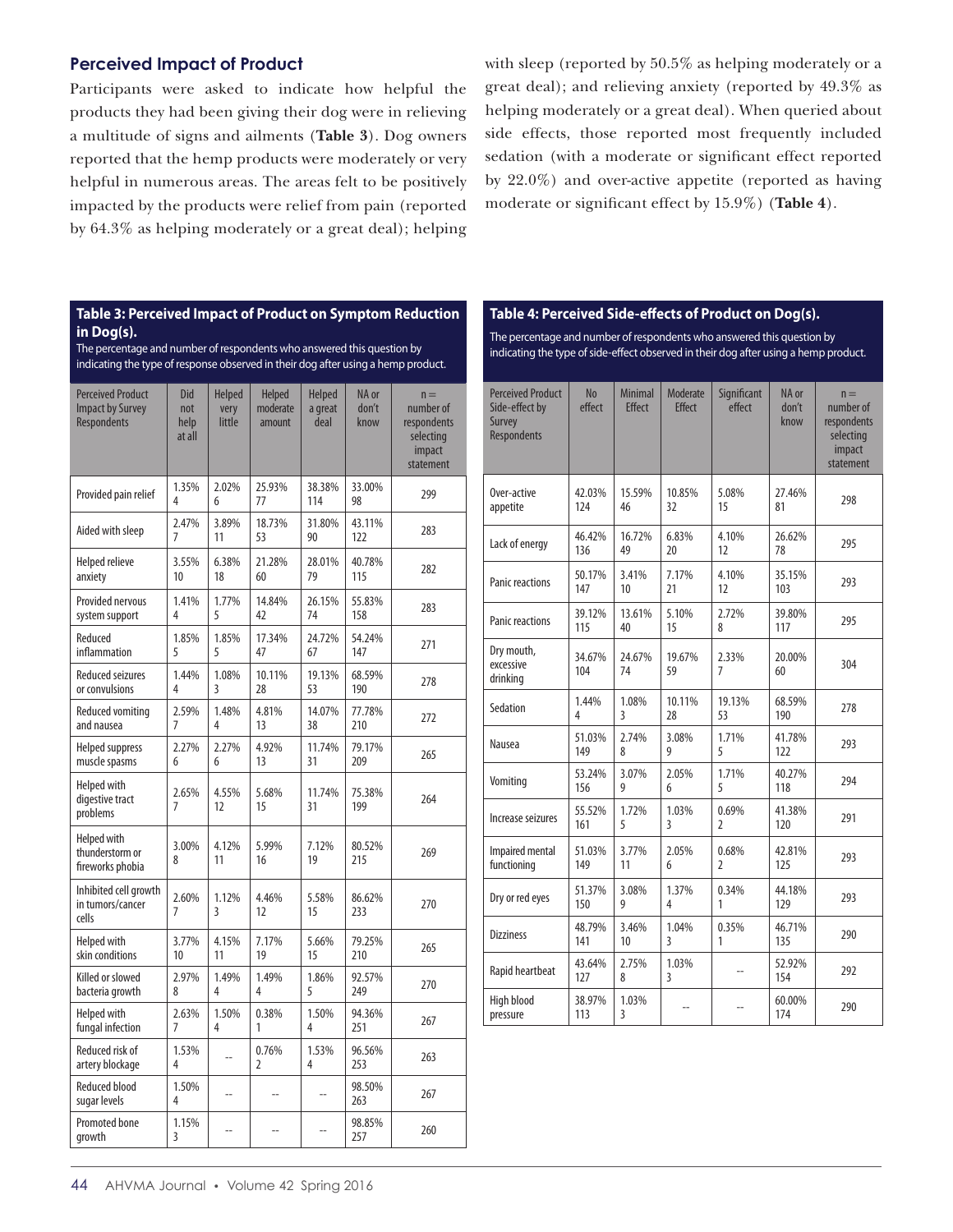For cats, the areas felt to be positively impacted by the products were relief from pain (reported by 66.0% as helping moderately or a great deal); reduction of inflammation (reported by 56.3% as helping moderately or a great deal); and help with sleep (reported by 44.0% as helping moderately or a great deal) (**Table 5**). When asked to report on side-effects, the ones reported most frequently were sedation (with a moderate or significant effect reported by 19.2%) and over-active appetite (reported as having moderate or significant effect by 16.0%) (**Table 6**).

#### **How Purchasers Learned of Products**

When asked how they learned about hemp products (n=557), most reported hearing about them from the Internet (284, 50.99%), followed by a friend (90, 16.16%) or their veterinarian (80, 14.36%). When respondents were

## **Table 5: Perceived Impact of Product on Symptom Reduction in Cat(s)** The percentage and number of respondents who answered this question by indicating the type of response observed in their cat after using a hemp product.

| <b>Perceived Product</b><br><b>Impact by Survey</b><br><b>Respondents</b> | Did not<br>help at<br>all | <b>Helped</b><br>very<br>little | <b>Helped</b><br>moderate<br>amount | Helped a<br>great deal  | NA or<br>don't<br>know | $n =$<br>number of<br>respondents<br>selecting<br>impact<br>statement |
|---------------------------------------------------------------------------|---------------------------|---------------------------------|-------------------------------------|-------------------------|------------------------|-----------------------------------------------------------------------|
| Provided pain<br>relief                                                   | $\overline{a}$            | $\overline{a}$                  | 32.08%<br>17                        | 33.96%<br>18            | 35.85%<br>19           | 54                                                                    |
| Provided nervous<br>system support                                        |                           |                                 | 10.00%<br>5                         | 16.00%<br>8             | 74.00%<br>37           | 50                                                                    |
| Killed or slowed<br>bacteria growth                                       |                           | 2.00%<br>1                      | 4.00%<br>$\overline{2}$             | 2.00%<br>1              | 92.00%<br>46           | 50                                                                    |
| <b>Reduced blood</b><br>sugar levels                                      | Ξ.                        | $\overline{a}$                  | 6.00%<br>3                          | Ξ.                      | 94.00%<br>47           | 50                                                                    |
| Reduced<br>vomiting and<br>nausea                                         |                           | 5.77%<br>3                      | 13.46%<br>7                         | 21.15%<br>11            | 59.62%<br>31           | 52                                                                    |
| <b>Helped with</b><br>fungal infection                                    |                           | $\overline{\phantom{a}}$        | 2.08%<br>1                          | 2.08%<br>1              | 95.83%<br>46           | 48                                                                    |
| <b>Reduced seizures</b><br>or convulsions                                 | 2.00%<br>1                | $\sim$                          | 2.00%<br>1                          | 4.00%<br>$\overline{2}$ | 92.00%<br>46           | 50                                                                    |
| Reduced<br>inflammation                                                   | $\overline{a}$            | 6.25%<br>3                      | 27.08%<br>13                        | 29.17%<br>14            | 39.58%<br>19           | 49                                                                    |
| Aided with sleep                                                          | 2.00%<br>1                |                                 | 18.00%<br>9                         | 26.00%<br>13            | 54.00%<br>27           | 50                                                                    |
| Reduced risk of<br>artery blockage                                        | $\overline{a}$            | $\overline{a}$                  | 4.26%<br>2                          | 4.26%<br>2              | 91.49%<br>43           | 47                                                                    |
| Inhibited cell<br>growth in tumors/<br>cancer cells                       | 2.13%<br>1                |                                 | 4.26%<br>2                          | 4.26%<br>2              | 89.36%<br>42           | 47                                                                    |
| Helped with skin<br>conditions                                            | $\overline{a}$            | 6.25%<br>3                      | 10.42%<br>5                         | 8.33%<br>4              | 75.00%<br>36           | 48                                                                    |
| <b>Helped with</b><br>thunderstorm or<br>fireworks phobia                 | $\overline{a}$            |                                 |                                     | 2.04%<br>1              | 97.96%<br>48           | 49                                                                    |
| <b>Helped suppress</b><br>muscle spasms                                   | $\overline{a}$            | 4.08%<br>$\overline{2}$         | $\overline{\phantom{a}}$            | 2.04%<br>1              | 93.88%<br>46           | 49                                                                    |
| <b>Helped relieve</b><br>anxiety                                          | 2.04%<br>1                | 6.12%<br>3                      | 18.37%<br>9                         | 18.37%<br>9             | 55.10%<br>27           | 49                                                                    |
| <b>Helped with</b><br>digestive tract<br>problems                         | $\overline{a}$            | 6.12%<br>3                      | 12.24%<br>6                         | 14.29%<br>7             | 67.35%<br>33           | 49                                                                    |
| Promoted bone<br>growth                                                   |                           |                                 | 2.08%<br>1                          |                         | 97.92%<br>47           | 48                                                                    |

#### **Table 6: Perceived Side-effects of Product on Cat(s)**

The percentage and number of respondents who answered this question by indicating the type of side-effect observed in their cat after using a hemp product.

| <b>Perceived Product</b><br>Side-effect<br>by Survey<br><b>Respondents</b> | <b>No</b><br>effect | <b>Minimal</b><br><b>Effect</b> | Moderate<br><b>Effect</b> | Significant<br>effect   | NA or<br>don't<br>know | $n =$<br>number of<br>respondents<br>selecting<br>impact<br>statement |
|----------------------------------------------------------------------------|---------------------|---------------------------------|---------------------------|-------------------------|------------------------|-----------------------------------------------------------------------|
| Sedation                                                                   | 17.31%<br>9         | 32.69%<br>17                    | 15.38%<br>8               | 3.85%<br>$\mathfrak z$  | 30.77%<br>16           | 52                                                                    |
| Lack of energy                                                             | 36.73%<br>18        | 14.29%<br>7                     | 10.20%<br>5               | 2.04%<br>1              | 38.78%<br>19           | 50                                                                    |
| Over-active<br>appetite                                                    | 32.00%<br>16        | 14.00%<br>$\overline{7}$        | 16.00%<br>8               |                         | 38.00%<br>19           | 50                                                                    |
| Increase seizures                                                          | 32.65%<br>16        |                                 |                           |                         | 67.35%<br>33           | 49                                                                    |
| Rapid heartbeat                                                            | 26.00%<br>13        | 2.00%<br>1                      | 2.00%<br>1                |                         | 70.00%<br>35           | 50                                                                    |
| High blood<br>pressure                                                     | 20.41%<br>10        | 2.04%<br>1                      |                           |                         | 77.55%<br>38           | 49                                                                    |
| Dry mouth,<br>excessive<br>drinking                                        | 28.57%<br>14        | 14.29%<br>7                     | 4.08%<br>$\overline{2}$   | 2.04%<br>1              | 51.02%<br>25           | 49                                                                    |
| Nausea                                                                     | 36.00%<br>18        | 6.00%<br>3                      | 2.00%<br>1                | 6.00%<br>3              | 50.00%<br>25           | 50                                                                    |
| Vomiting                                                                   | 40.00%<br>20        | 8.00%<br>4                      | 4.00%<br>$\overline{2}$   | 6.00%<br>$\overline{3}$ | 42.00%<br>21           | 50                                                                    |
| Dry or red eyes                                                            | 40.82%<br>20        |                                 | 2.04%<br>1                |                         | 57.14%<br>28           | 49                                                                    |
| Impaired mental<br>functioning                                             | 40.82%<br>20        | 4.08%<br>$\overline{2}$         | 2.04%<br>1                |                         | 53.06%<br>26           | 49                                                                    |
| <b>Dizziness</b>                                                           | 38.78%<br>19        | Ξ.                              | -−                        | 2.04%<br>1              | 61.22%<br>30           | 50                                                                    |
| <b>Panic reactions</b>                                                     | 37.50%<br>18        | 6.25%<br>$\overline{3}$         | 4.17%<br>$\overline{2}$   | 2.08%<br>1              | 52.08%<br>25           | 49                                                                    |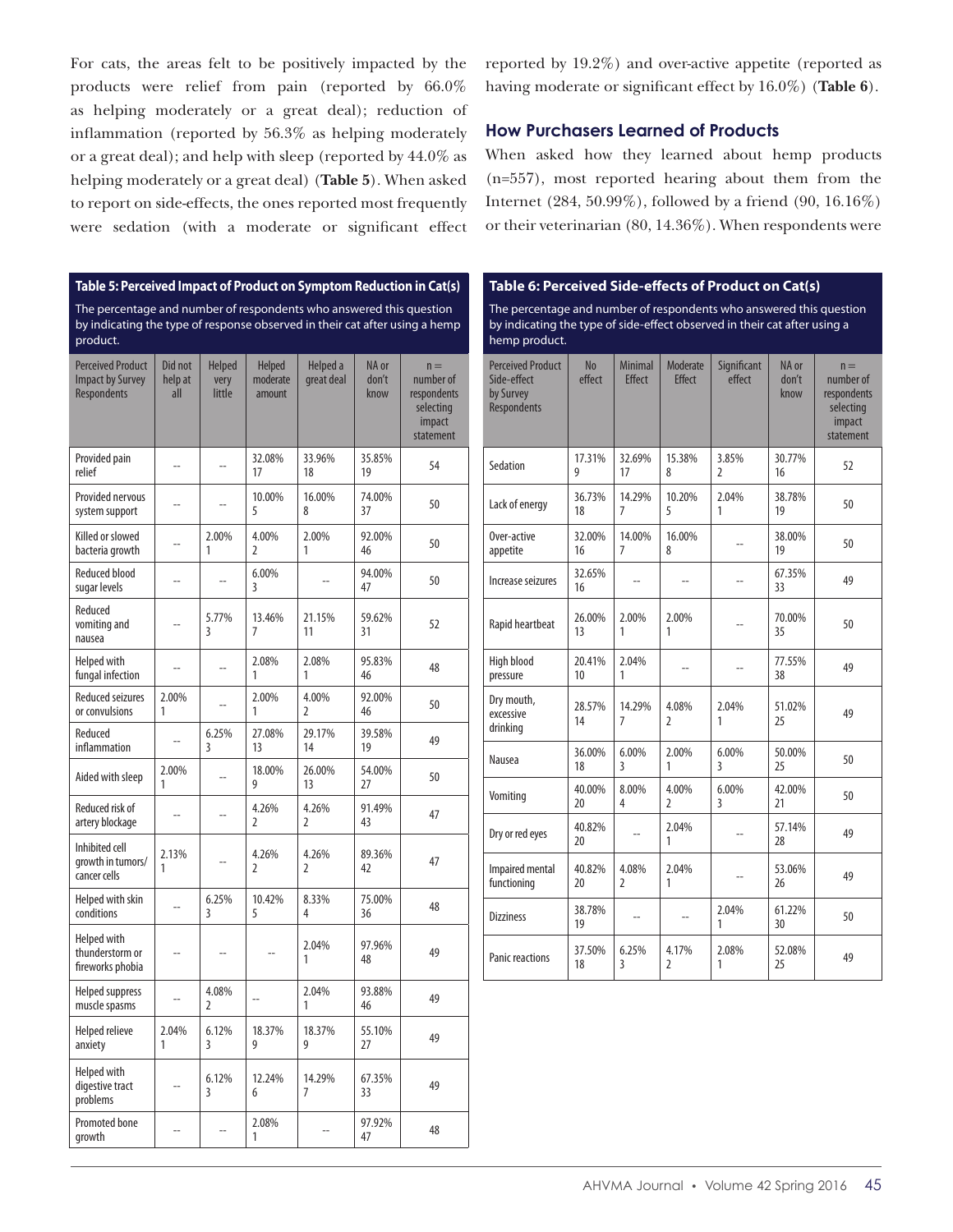asked if they had spoken to their veterinarian about the products (n=558), 274 (49.1%) reported that they had, with most indicating their veterinarian had responded positively  $(169, 61.7\%)$ ; only 21  $(7.7\%)$  reported their veterinarian had responded negatively; and 84 (30.7%) said their veterinarian did not express an opinion. The number who did not tell their veterinarian was 192 (34.4%), and 47 (8.4%) indicated they had not visited a veterinarian since they began using a hemp product (**Table 7**).

#### **Table 7: Veterinarians' Reactions to Discussion of Product (n=558)**

Out of 558 survey respondents answering this question, the percent and number of respondents choosing a specific answer are indicated.

| Yes and s/he responded positively about using this product               | 30.29%<br>169 |
|--------------------------------------------------------------------------|---------------|
| Yes and s/he responded negatively about using this product               | 3.76%<br>21   |
| Yes and s/he did not express an opinion on using this product for my pet | 15.05%<br>84  |
| No I have not spoken to my veterinarian about using this product         | 34.41%<br>192 |
| I have not visited a veterinarian since using this product               | 8.42%<br>47   |
| 0ther                                                                    | 8.06%<br>45   |

# **Product safety**

Of the participants who indicated their view about product safety (n=492), 88.8% rated the products as very safe. When asked to compare the products with human hemp-based products (n=500), most (315, 63.00%) indicated they did not know which was safer. The remaining responses, with the exclusion of 2 responses, reported feeling the products were as safe as or safer than human hemp based products. Most respondents felt it was very important to have an independent laboratory analysis conducted to determine the actual content of CBD in each item (394, 78.5%), (n=502). Only 19 (3.8%) of the total 502 respondents reported this was not important.

# **Product compared to other treatments**

When asked to compare the hemp product they used most recently with other forms of animal medication or therapy (n=461), only 34 (7.37%) reported feeling the hemp product did not work as well as other forms of treatment. The number who felt the product worked better than any, most, or some other treatments was 288 (62.48%), and 139 (12.15%) reported the product worked as well as most or some other treatments (**Table 8**).

## **Table 8: Product Comparison to Other Medications or Therapies (n=461)**

Out of 461 survey respondents answering this question, the percent and number of respondents choosing a specific answer are indicated.

| This product works better than ANY treatments/medications               | 19.31%<br>89  |
|-------------------------------------------------------------------------|---------------|
| This product works better than MOST other treatments/medications        | 24.73%<br>114 |
| This product works better than SOME treatments/medications              | 18.44%<br>85  |
| This products works as well as SOME other treatments/medications        | 20.82%<br>96  |
| This products works as well as MOST other treatments/medications        | 9.33%<br>43   |
| This product does not work as well as MANY other treatments/medications | 2.82%<br>13   |
| This product does not work as well as ANY treatments/medications        | 2.60%<br>12   |
| This product does not work as well as MOST other treatments/medications | 1.95%<br>9    |

# **Reasons for using product**

Lastly, respondents were asked how important several reasons were in their decision to use any hemp products. The most commonly endorsed reasons included liking the idea that the products came from natural sources (rated as moderately or extremely important by  $85.1\%$ ; thought this product would work as an adjunct to other therapies (rated as moderately or extremely important by 81.1%); the cost of the product (rated as moderately or extremely important by 70.4%); and preferring hemp products to conventional medicine (deemed as moderately or extremely important by 68.8%) (**Table 9**).

| <b>Table 9: Reasons for Using Product</b><br>The percentage and number of respondents who answered this question<br>by indicating the reason they have used hemp product(s) in their pet. |                                          |                               |                                       |                                      |                                                         |  |  |  |
|-------------------------------------------------------------------------------------------------------------------------------------------------------------------------------------------|------------------------------------------|-------------------------------|---------------------------------------|--------------------------------------|---------------------------------------------------------|--|--|--|
| <b>Reasons for Using</b><br>a Hemp Product in<br>Respondent's Pet                                                                                                                         | <b>Not</b><br>important/<br>not a factor | <b>Minimally</b><br>important | <b>Moderately</b><br><i>important</i> | <b>Extremely</b><br><i>important</i> | $n =$ number<br>of respondents<br>selecting this reason |  |  |  |
| I prefer hemp<br>products to<br>conventional<br>medicine                                                                                                                                  | 17.31%<br>85                             | 14.46%<br>71                  | 30.35%<br>149                         | 38.49%<br>189                        | 494                                                     |  |  |  |
| I don't like to<br>support major<br>pharmaceutical<br>companies                                                                                                                           | 33.54%<br>165                            | 16.46%<br>81                  | 17.48%<br>86                          | 32.93%<br>162                        | 494                                                     |  |  |  |
| I like the idea that this<br>product comes from<br>"natural" sources                                                                                                                      | 7.27%<br>36                              | 8.08%<br>40                   | 24.65%<br>122                         | 60.40%<br>299                        | 497                                                     |  |  |  |
| The cost of this<br>product is right for me                                                                                                                                               | 13.87%<br>67                             | 16.98%<br>82                  | 35.61%<br>172                         | 34.78%<br>168                        | 489                                                     |  |  |  |
| I thought this<br>product would work<br>as an adjunct to<br>other therapies                                                                                                               | 11.07%<br>54                             | 7.99%<br>39                   | 31.15%<br>152                         | 50.00%<br>244                        | 489                                                     |  |  |  |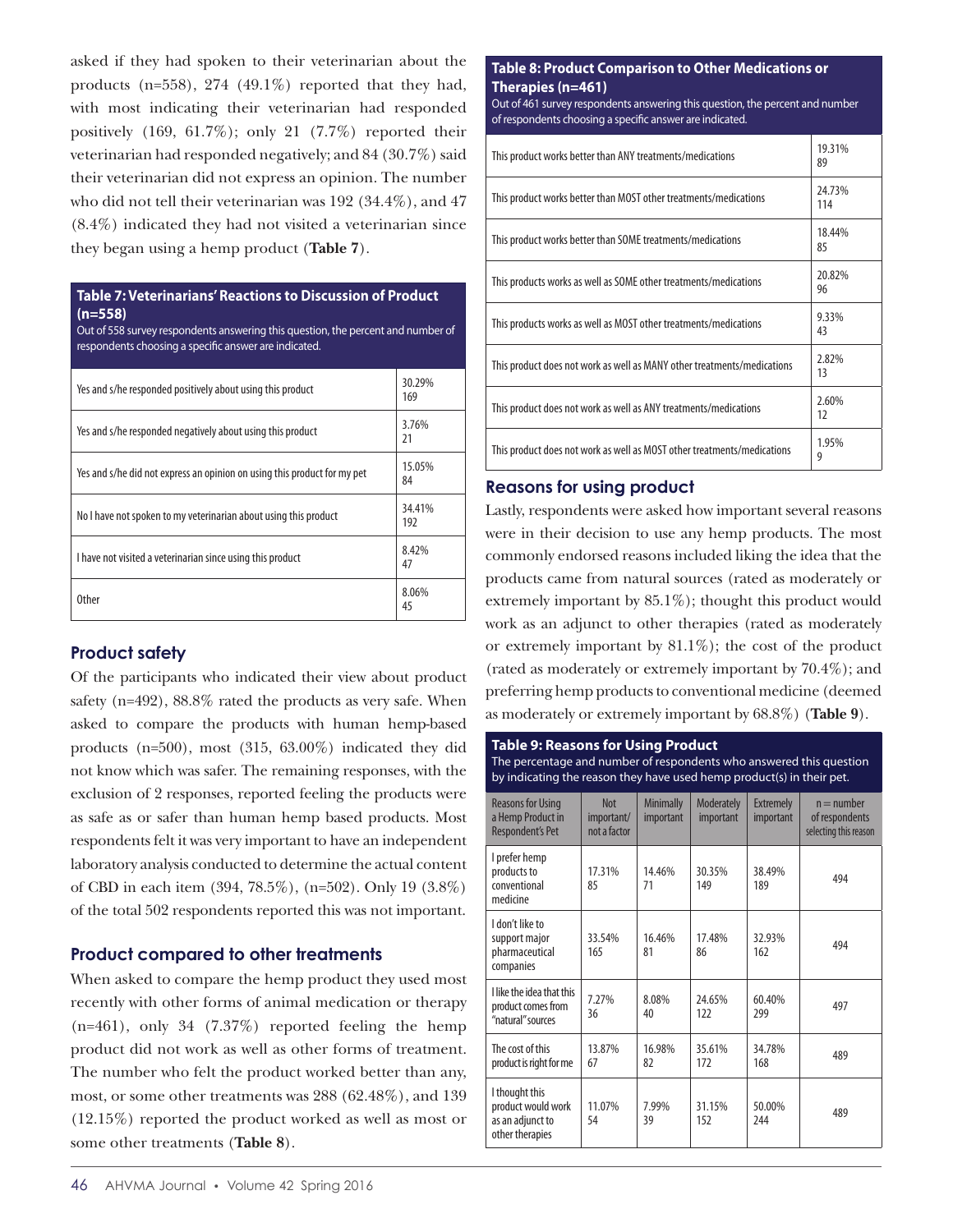# **Discussion**

This is the first study of its kind to systematically investigate the reasons why an increasing number of owners use hemp for their small animals. This study analyzed the feedback of customers from 1 company that specifically produces hemp-based products for animals (28).

The results from this study provide information about why pet owners purchase hemp products and their impressions of the results they have seen. The majority of survey respondents indicated they currently use a hemp product for their dogs, with far fewer reporting they purchased the products for their cats. Dog owners reported that the hemp products were moderately or very helpful in numerous areas. The reported positive impact was highest for relief from pain (64.3%), followed by helping with sleep (reported by 50.5%), and relief from anxiety (49.3%). The most frequently reported side effects were sedation  $(22.0\%)$  and over-active appetite  $(15.9\%)$ . For cats, the areas felt to be most positively impacted by the products were relief from pain (66.0%), reduction of inflammation  $(56.3\%)$ , and help with sleep  $(44.0\%)$ . The most common side effects for cats were sedation (19.2%) and over-active appetite (16.0%). Side effects were rarely mentioned as a reason for discontinuing a product. For dogs, the most common reason to discontinue a product was expense, followed by ineffectiveness. For cats, the most common reason was ineffectiveness, followed by expense.

When asked to compare hemp products to other forms of medication or therapy, most owners felt the hemp products work better than other treatments with only 7% reporting feeling they do not work as well. The most common reasons for choosing to use hemp products included a positive feeling about the fact that the products come from natural sources, and that the products could be used as an adjunct to other therapies. Furthermore, nearly 90% indicated that they thought hemp products were "very safe," though they would prefer verification on the contents, especially that of CBD, the active major constituent.

The fact that owners turned to hemp for the treatment of medical conditions may suggest that, similar to human medicine, many are not satisfied with more conventional modes of care. In our survey we found that most respondents were well-educated and that the treatment worked better or at least as well as other approaches. Although the potential of a placebo effect cannot be ignored, these results do suggest a large number of pet owners felt hemp products helped their pets for numerous ailments with minimal side effects. These results lend additional support to the anecdotal stories currently circulating about the use of hemp products for animals (29).

It is important to avoid interpreting these results as an endorsement for the efficacy of any THC or CPD product in veterinary medicine. Limitations of this study are the potential bias of gathering owners' opinions based on their own observations, the lack of placebo or control group, the lack of assessment of an owner's ability to accurately and objectively report changes in their pet's medical condition, and the anecdotal nature of the survey responses. Nevertheless, the survey does point out that some pet owners are viewing marijuana based products for their pets favorably, emphasizing the need for veterinarians to be informed about these opinions and need for objective, placebo controlled clinical trials.

In addition to providing some support for the growing number of anecdotal stories, these results give guidance to researchers seeking to perform clinical studies on hemp in terms of its putative effectiveness and possible adverse outcomes. We have identified the positive outcomes most commonly observed by consumers. The next step to determine the viability of hemp use therapeutically would be carefully controlled clinical trials. Potential areas of research would include pain management and behavioral interventions for sleep and anxiety for dogs, and pain management, inflammation reduction, and improvement in sleep patterns for cats.

Finally, in terms of safety, independent laboratory analysis of product contents and purity was deemed highly desirable. It is suggested that the field would benefit from studies analyzing the actual content of available products, including amounts of active ingredients; impact of nonactive ingredients/additives; stability in the products administered; batch-to-batch variability; and potential contamination with pesticides, fungicides, and herbicides.

In conclusion, the use of cannabis products for animals warrants the attention of veterinarians and researchers. Indeed, it is suggested that both the promises and perils of medical marijuana for animals point to the need for science-based education, regulation, and research;